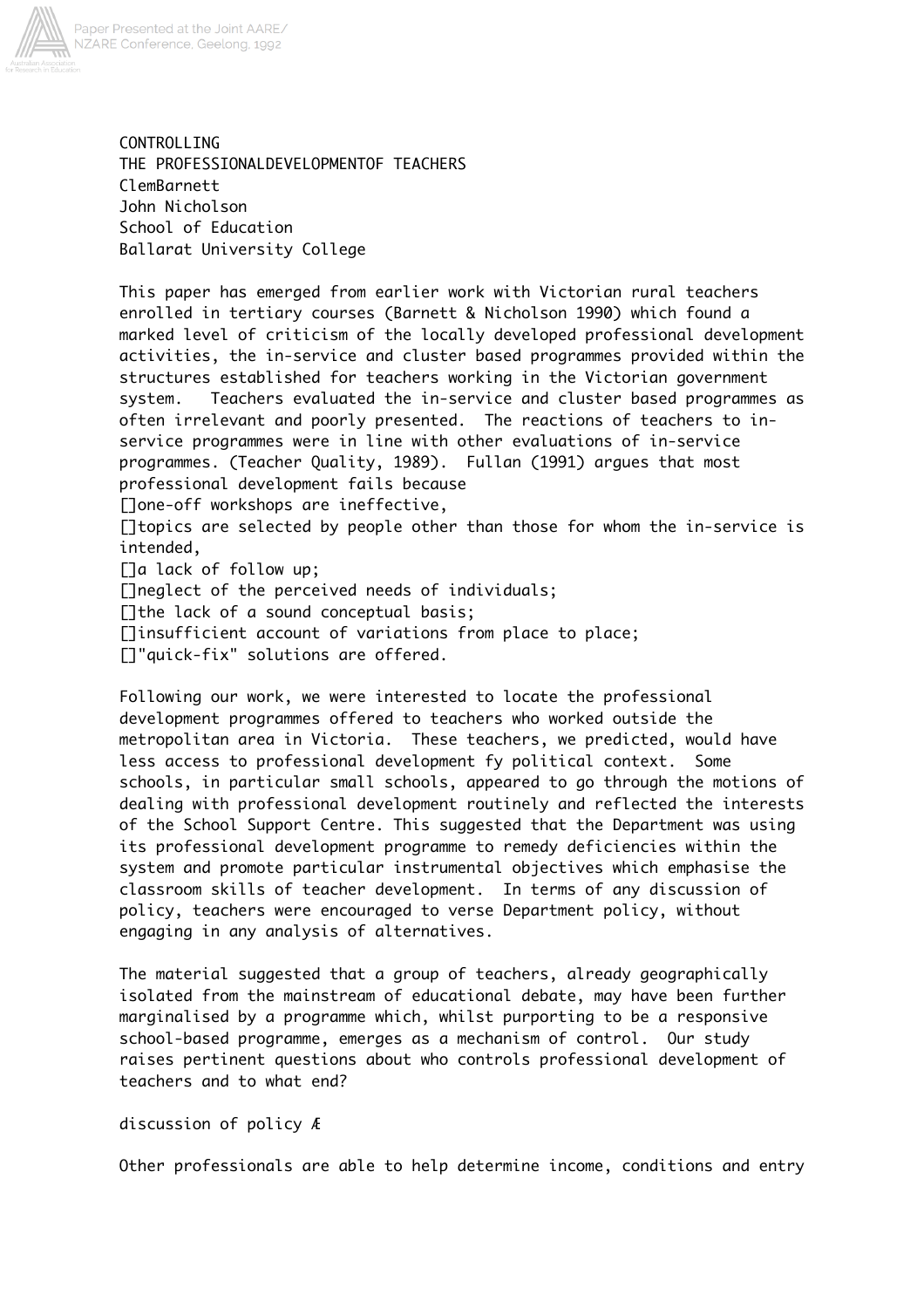

to the occupation. Teachers are more akin to public servants, dependent on government for their employment, conditions and curriculum. As Walker (1990) notes:ÆÆThey (teachers) appear to be forced to adapt to policies, frameworks and procedures conceived outside the profession (p 145).ÆÆWalker argues that these policies have derived from corporate approaches to education which have reduced the education of teachers to a narrow and bureaucratically conceived enterprise. Although Walker was referring to pre-service education, the interpretation can be also applied to professional development, particularly as the Department of School Education has continued to be the major provider of programmes to teachers.

The issue then becomes one not so much of professional development as one of control. Smyth (1991) presents an interpretation of professional development within a restructured system of education displaying tensions of central control and devolution.

Management has always been caught on a cleft stick on this one, wanting to simultaneously control the work process by prescribing knowledge and action, but at the same time realising that they are unable to maximise output unless they successfully appropriate workers' knowledge. (p 225)

Maxwell (1991) is critical of earlier professional development programmes for their lack o f coherence and close relationship with system-initiated curriculum. Our concern is that the autonomy of teachers is under threat from a number of fronts ( DEET, unified business, politicisation of education) and, by allowing professional development to be confined to the elaboration of isolated teaching skills, teachers are locked into an instrumental view of the purposes of schooling, determined by the employer and implemented through what are in effect training modes more akin to an industrial model.

Deprom providers other than the Victorian Department of School Education, given their geographic location. Hence, the local School Support Centre would be a significant influence on their views and practice.

Given the restructuring of education in Australia and new moves to centralise schooling at state and national levels, the need for a critical, independent teaching profession is evident. Anecdotal information suggests teachers are being overwhelmed by devolved `busyness' and consequently they have been marginalised, unwilling to engage in debate and often unaware of the very nature of the changes which have been taking place. So, whilst managers are involved in making changes to schooling which reflect major changes of emphasis, some of which may be incompatible with the history and culture of Australian schooling, teachers are being kept preoccupied with industrial concerns, or minor curriculum matters.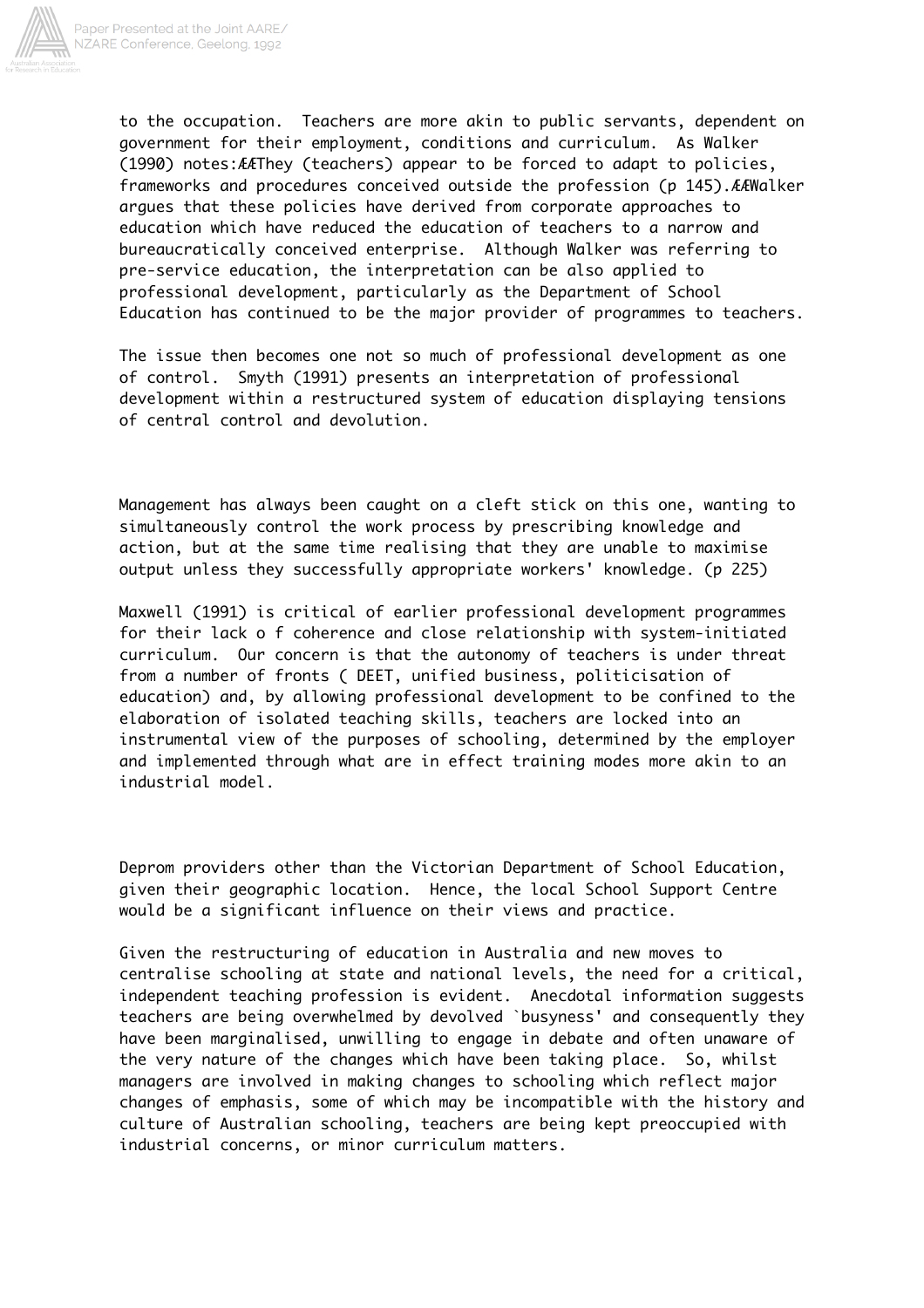

It would appear that the central priorities and initiatives have been translated into professional development objectives through a programme which was intended to enrich the professional abilities of teachers. Instead, it evidences the characteristics of a management plan designed to limit the function of teachers employed by the Department to the transmission of a defined curriculum. To explore this connection, we obtained copies of a regional programme of activities from a School Support Centre located outside Melbourne and individual school development plans from schools within a sub-region of the Department of School Education. For this paper, we have limited our discussion to the programmes developed by 61 primary schools located in this sub-region of the Department. Most of these schools were located within a provincial city, and all schools were within commuting distance of the city. Schools were provided with a pro-forma by the Support Centre which was to be used to summarise each school development plan for 1992 using the following headings: []Areas/Issues which will be the focus of the school's development activities []Brief outline of related professional development activities []Timeline []Proposed Resourcing from school, School Support Centre and other funding sources

The Regional School Support Centre compiled a programme of activities `following an extensive survey of school priorities for 1992' (Regional Programme, 1992). Despite its apparent school-based focus, the programme reflected the priorities of the DSE and was structured to reflect central policies in terms of objectives and outcomes compatible with these policies. ÆÆ-6-Æ

The Department, therefore, defined priorities which helped shape programmes and, as we shall see, schools were responsive to the School Support

Centre's proposals.

Utilising a raw measure of topic areas, of the 159 activities offered, most (88) were related to presenting classroom curriculum.

However, we need to note the primacy given to areas of priority like computer training, literacy and numeracy which together contributed two thirds of the curriculum based activities. The Department also used its professional development programme to implement policy and foster organisational growth.

A preliminary categorisation of the activities located a pattern which identified a predominance of training activities which could be defined as classroom based, system development and industrial. The categorisations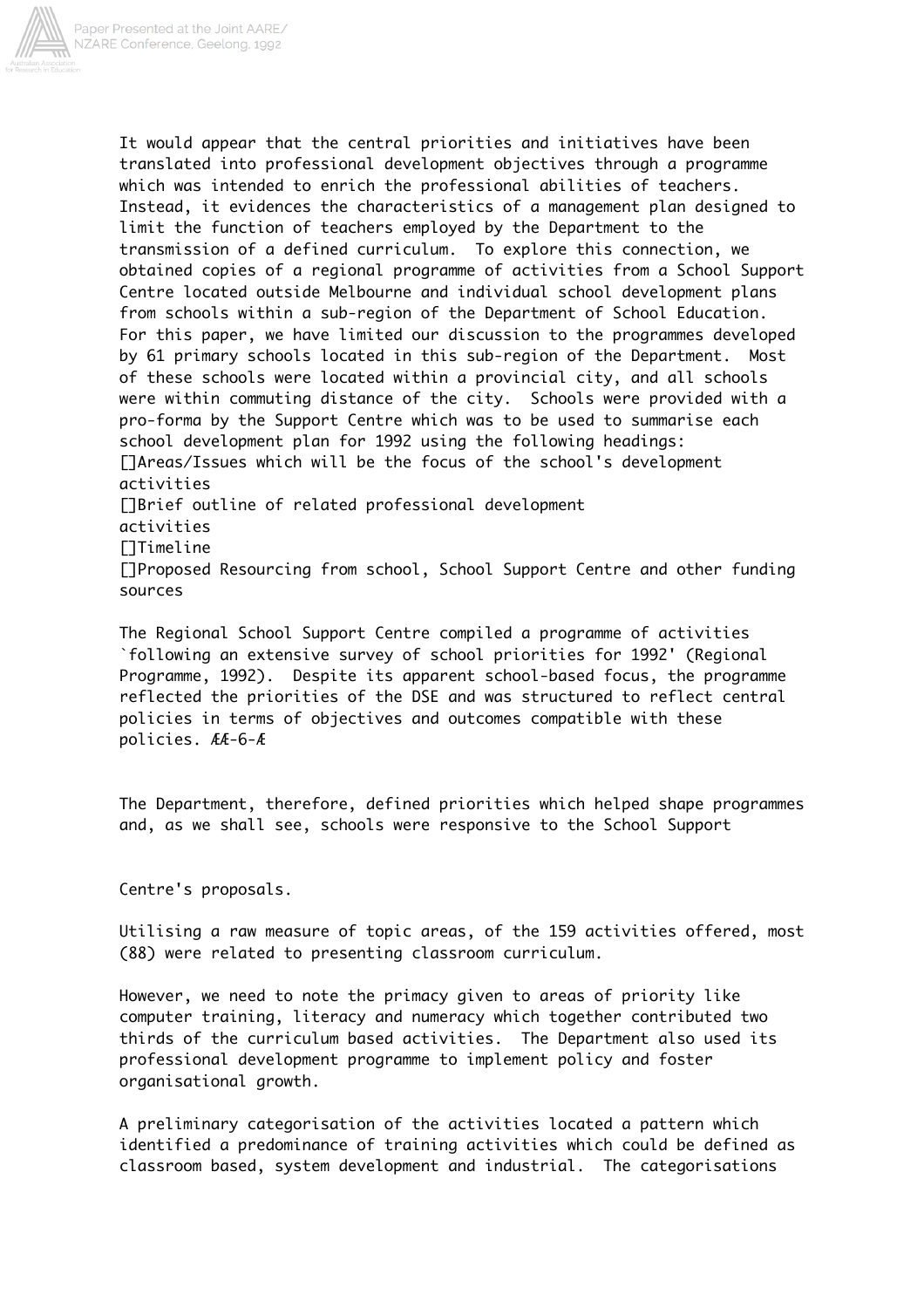

are broad, but they capture the directions of programmes and suggest something of what Caldwell (1 in twenty three words. We have expanded this to give the activities meaning.

Linked to personal Development Program as done in 1991. Focus of Whole School Plan for 1992 [Bike Ed, Science and Computer Ed, Art and Music Ed, Library and Administration, Spelling/Writing/Reading, Physical Ed, Integration] Language, Personal Development, Integration Policies. and then nominated four pupil-free days, three staff meetings and requested \$200 for the programme. This was not exceptional. A number of schools were similarly brusque in their outlines and drew upon providers like Vic Roads or the School Support Centre for programmes somewhat like a meal which is ordered from numbers.

(988) calls the `supermarket approach to professional development' where programmes attempt to address a diverse series of issues, many unrelated.

Classroom Skills

Characteristically, these were skill-based and represented a broad spectrum of often unrelated themes for instance, using spreadsheets, exploring how children read, networking and developing teaching and learning skills.

## System Development

Activities in this category supported central policy and worked to encourage its implementation. Progra to help teachers understand the shift which had occurred they needed to be given the opportunity, through system sponsored professional development, to carry out what Bolman and Deal (1991) refer to as "reframing". Our examination of the programs designed by the schools established the following patterns amongst primary schools:

[] involving parents

[] evaluating school practice

[]an acceptance of policy (profiles, excellence, social justice) [] dependence on the School Support Centre for Profesional Development ideas

[]developing basic computer skills

[] developing literacy, numeracy, technology and science policies

Primary schools seemed ready to incorporate central policy into their programmes. Again, we are not surprised by this, given the employee/employer relationship between teachers and the Department, but the cohesive nature of programmes was a concern. Individual programs were often shallow and influenced by pragmatic outcomes. Even a school which integrated its Professional Development programme into a whole school policy gave more details about school facilities and the need for "bins with lids" than any description of its plans for the professional development of staff.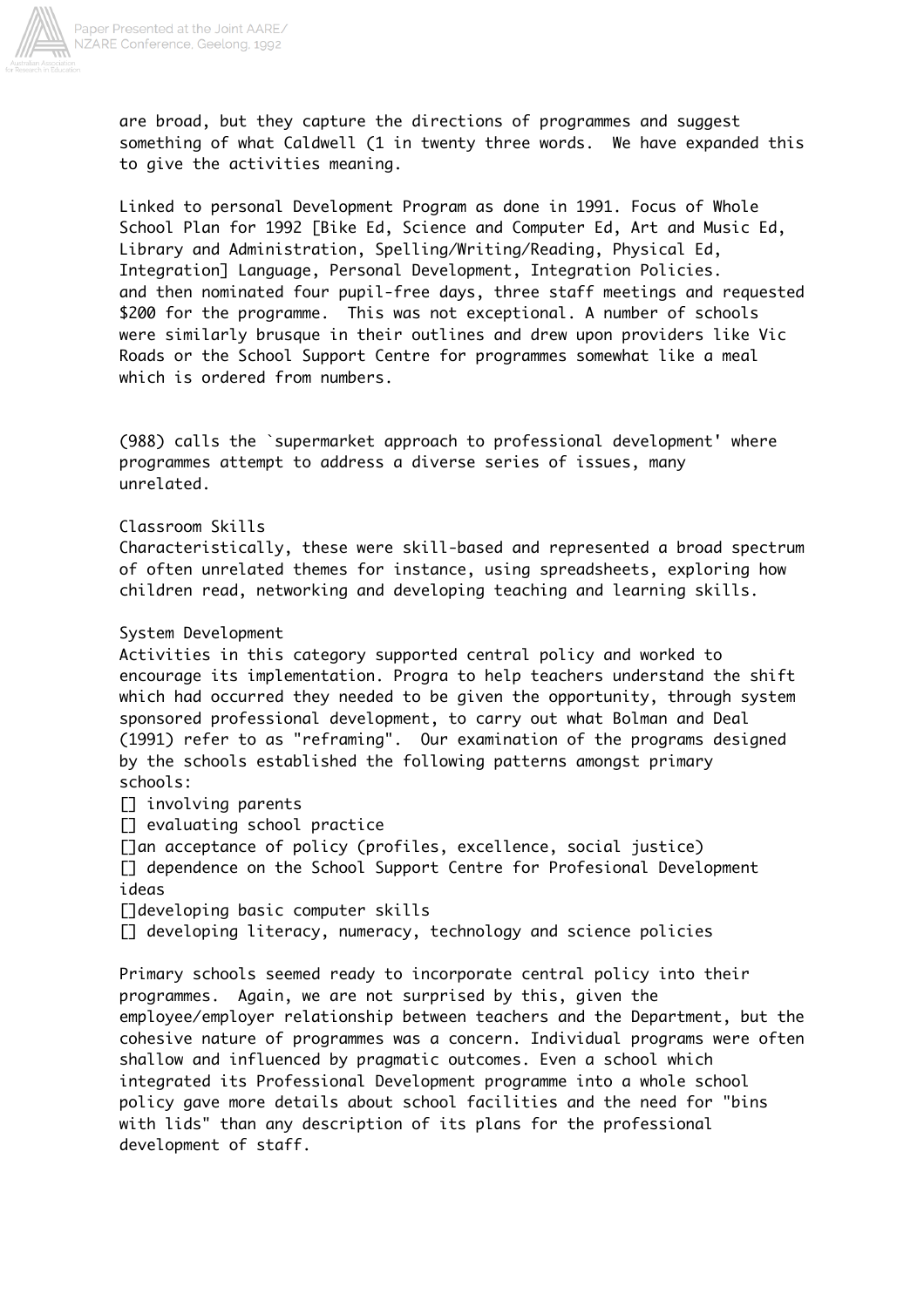

Few schools had what could be called Vision Statements or comprehensive policies which suggested local autonomy. For the most, schools were like

a franchised operation where similarities were valued over any suggestiˇ

ns still talked of `community involvement', `developing school programmes', `coping with mixed ability groupings' and 'maximising the opportunities for students to reach their full potential' following the language of the Ministerial Papers of the 1980s, despite the fact that the philosophy upon which the papers were based had been superseded some time ago in response to changing emphases for education which were more concerned with the values of economics, efficiency and measurable outcomes for students......................

Other schools were more articulate, but they showed little awareness of the place of professional development within their school. For instance looking at the use of computer maths software already in the schoolfamiliarisation.

Schools recognised a deficiency in their teaching programmes, but they seemed to be unable to articulate their needs, drawing instead upon undefined shortcomings as a justification for `practical programs for use in an integrated curriculum'. Staff from another school also expressed their concerns, but they were unable to translate these concerns into an effective programme:

As a staff we feel there is a need for us to become more multi-skilled in the various curriculum areas.

From our work it seems the primary schools were unable to develop their own professional development plan. They reacted

to central policy, were unsure of their own position as educational leaders and appeared to be dependent on School Support Centre consultants. Very few schools drew on external sources to contribute to their programmes; only four plans indicated intentions to draw upon academics, consultants or community resources.

Boomer recognised that professional development had a skills component and suggested programmes may be driven by interests other than those of teachers; deliberate adult learning activity initiated by teachers themselves, by their employers, by tertiary institutions, or by other agencies with a stake in education (p 5). Brennan (1990) defines professional development as "the training of professionals after their initial, preservice training and The language of post-initial professional experience is diverse. Boomer (1988) talks of `in-service training', Brennan (1990) of `continuing professional education' and the Victorian Department of `professional development'. The different emphases include; a coherent focus of long term development or pragmatic and instrumental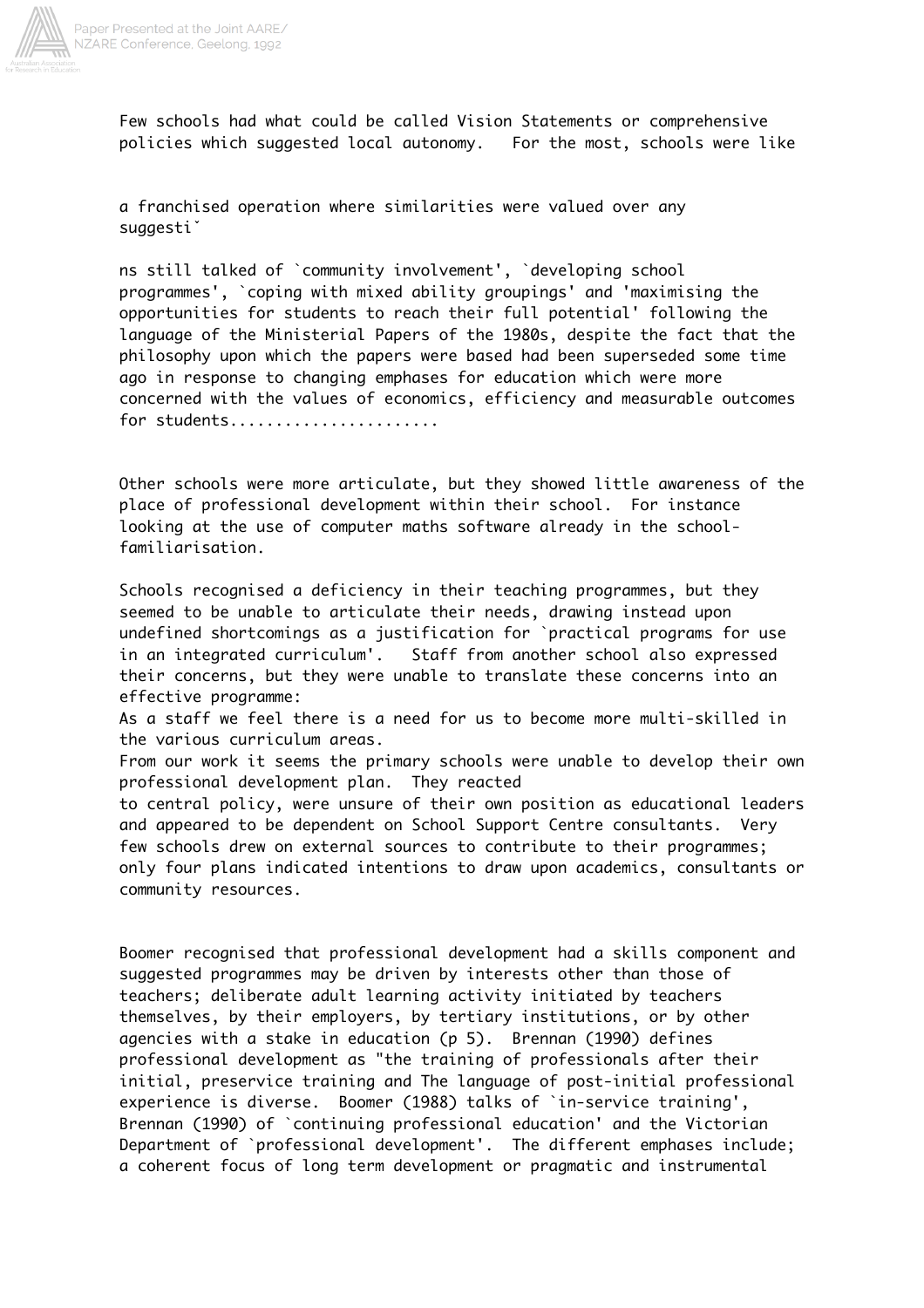

concerns a direct link to employment needs or the development of a theoretical framework to analyse the work of teachers. induction or licensing into professional practice.

The language is significant, for it stresses the skills component of development, rather than elements of critique, analysis and creativity. Brennan's definition is a umbrella term which is meant to apply to a range of professional occupations, some independent, others, like teachers, dependent upon employers and industrial associations for their professional status.

Unlike other professions, teaching is centralised. For most teachers, what they teach, their career opportunities and their work environment are all determined by one employer, the State. Only those employed in non-Catholic schools are able to deal directly with their employer outside systemic structures, but even these schools are not truly independent in the sense of being able to chart their own directions away from government guidelines and prescription.

 $A - 3 - A^{\prime}$ 

The DEET Paper, ˇTeacher Education: A Discussion Paperˇ (1992) reflects this view, emerging as it does from the economic rationalist debate, and projecting a concept of teacher education which is narrow and practice oriented, with little mention of the need to develop an understanding of changing policy. The spirit of the document fails to endorse the value of critical analysis skills on the part of teachers, creating the ironical situation of the "competent" teacher who will assist in developing the "clever country" emerging as a "product" who asks fewer questions, is socially uncritical, and displays little inventiveness. It is not difficult to see how this attempt to develop the proverbial clever country on the cheap will be counter-productive.

Within this context, it is not surprising to see that teachers appear to have been using professional development to focus on classroom orientated activities, rather than analysing school or system level structures and policies.

ÆÆThis argument is followed through in a paper by Sachs and Logan (1990) who suggest that in-service education is ÆÆembedded in assumptions rooted in bureaucratic control, (and) increases teacher dependency through a process of deskilling and reskilling (p 473).ÆÆÆ-4-Æ" ÆÆThe Commonwealth appears to endorse professional development which provides outcomes to both teachers and the system. ÆÆThe process must begin with the individual's determination of priorities, but individual teachers must accept some responsibility to take account of the priorities of the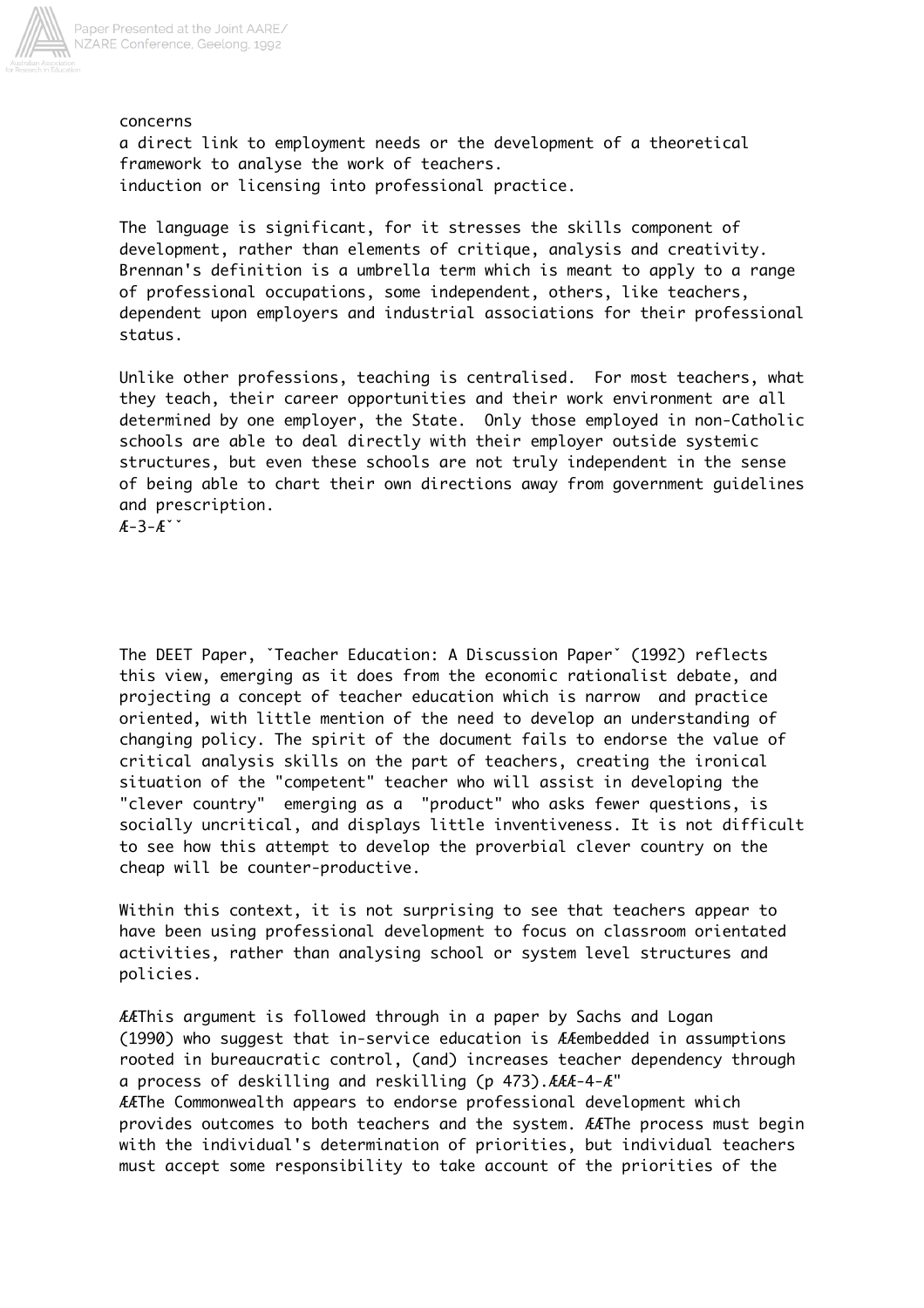

administrative agencies (p.50-51).(DEET 1991)ÆÆThe system, claims Fullan (1991), is very limited in what it can offer for change. It must free u#p individuals and groups of interactive colleagues to develop their knowledge and skills together as a power base for change. Policy pronouncements cannot effect change, no matter how much in-servicing surrounds them (1991, p. 9). Agencies outside the system, he states, for example universities, have an important part to play. Further, teachers and schools will benefit from widening their horizons to encompass an understanding of broader societal change, as it is only an understanding of these which provide the context for the understanding of change within the school system. With this sort of understanding, some have "successfully blunted aspects of reform that they considered inappropriate or wrong" (1991, p.10). In this way, a critical perspective can be developed. In drawing up guidelines for principals, Fullan encourages principals to "use bureaucratic means to facilitate, not constrain", and to "connect with the wider environment" (1991, p.12).

ÆÆÆÆÆ-2-Æ&ay reduce tertiary institutions' autonomy as providers of professional development programmes.ÆÆOther than Maxwell (1991), our review of the literature has located material which was urban based and presumed a range of providers. For teachers in concentrations of population, access to higher education, conferences and professional associations is available, so contrary views can be located. Maxwell focused on the Catholic system centred on Armidale, but the work is more concerned with describing the lim

Kennewell (1992) has noted similar trends in the UK as school-based INSET became an entitlement of all teachers, but the nature of the programmes increasingly served the interests of employers rather than teachers.ÆÆSeddon (1991) has explored the growing influence of state employers at both the preservice and professional development stages of teacher education and warns of that partnerships with employers m'itations of a training model rather than exploring the implications of locking teachers into an employer provided programme.ÆÆThe Department of School Education (Victoria) noted the objectives for professional development during 1991 as:ÆÆthe coordination and integration of services for professional development and provision of high quality statewide programs in order to improve the expertise within the OSA and in school

communities.' (Min Ed & Training, Victoria. Annual Report 1990-1991. p 141)ÆÆOur argument is not so much with these objectives of the Department as it is with their implementation at the school level and the close relationship which emerges between central policy and professional development programmes. For example, during the period 1991-1992 initiatives reported by the Department included negotiation and implementation of requirements for national reporting , stress prevention initiatives, and implementation of plans to improve the career structure for women.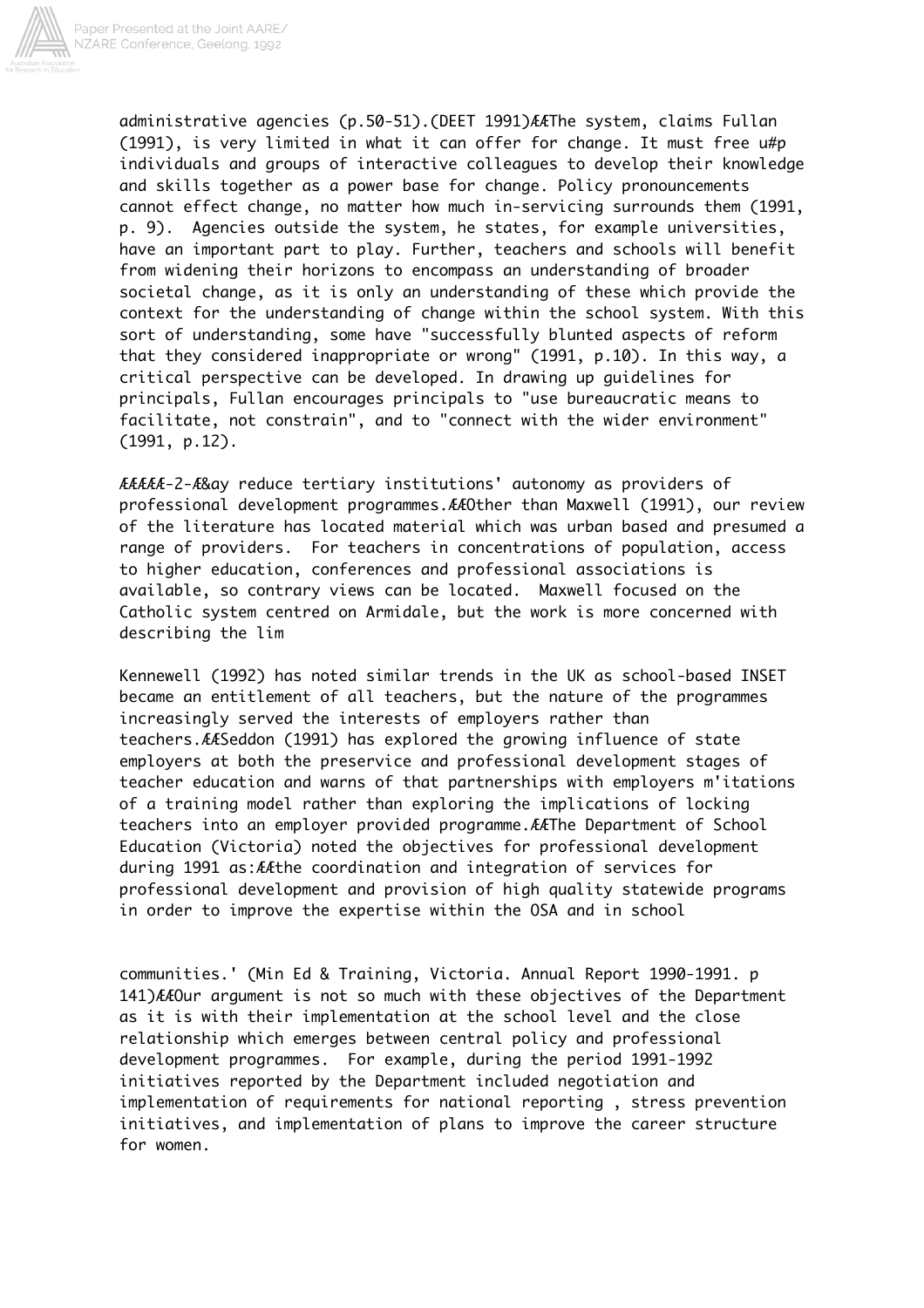

# Paper Presented at the Joint AARE/<br>NZARE Conference, Geelong, 1992

# Industrial Issues

These activities included support for teachers returning to the classroom, AST training, the develop of collegial support, and teacher appraisal.ÆÆIn terms of the allocation of programmes, the classroom based programmes were the most frequently occurring activity, but closely followed by system orientated programmes.

ˇˇˇˇˇˇˇˇˇˇˇˇˇˇˇˇˇˇˇˇˇˇˇˇˇˇˇˇˇˇˇˇˇˇˇˇˇˇˇˇˇˇˇˇˇˇˇˇˇˇˇˇˇˇˇˇˇˇˇˇˇˇˇˇˇˇˇˇˇˇˇˇˇˇˇ

In the same period, within the Education Programs and Projects Planning Subprogramme, priorities were allocated to E Ø[] support development of National FrameworksÆØ[] IntegrationÆØ[] District ProvisionÆØ[] Social JusticeÆØ[] implement the Action Plan for GirlsÆØ[] support for literacy and numeracy programs in primary schoolsÆØ[] develop strategies to promote excellence in learning AØ[] revise and expand Frameworks

[] review student discipline policy

[] improve the morale and performance of teachers

public acknowledgement of student achievements through awards, displays, assemblies and newsletters.ÆÆOther schools seemed to regard the whole issue as an additional burden imposed on them from a Department which already overloaded them with tasks unrelated to teaching. These schools provided brief outlines of their plans, quickly written and lacking in any detail or rationale. One school outlined its plan2rammes. Other than a series of seminars and guest speakers sponsored by the Centre for Science, Mathematics and Technology, teachers had restricted contact with presenters who represented interests from outside the Department.

The programmes made education unproblematic and marginalised teacher input to the role of recipient. Apart from a workshop on the National Statement on Mathematics, no specific discussion of policy was incorporated into the programmes.ÆÆSome policy analysis was considered in an incidental manner because of the nature of programmes. Amongst them were sessions concerning Equal Opportunity, Social Justice, Ministerial Papers 4 and 6. However, the context of the programmes was quite divorced from the broader debates of self-managing schools, increasing central control of curriculum, incorporating schooling into national economic objectives and the politics of education.

## School submissio/

Few programmes offered an independent analysis of schooling within the Department. The assumption behind the programmes was that there should be uncritical acceptance of policies which, in reality, have generated intense debate amongst educators. A few activities did, however, lend themselves to developing a critique of education. These included a series of workshops exploring research strategies for students, a reaction to the National Mathematics Statement, Social Justice workshops, a school and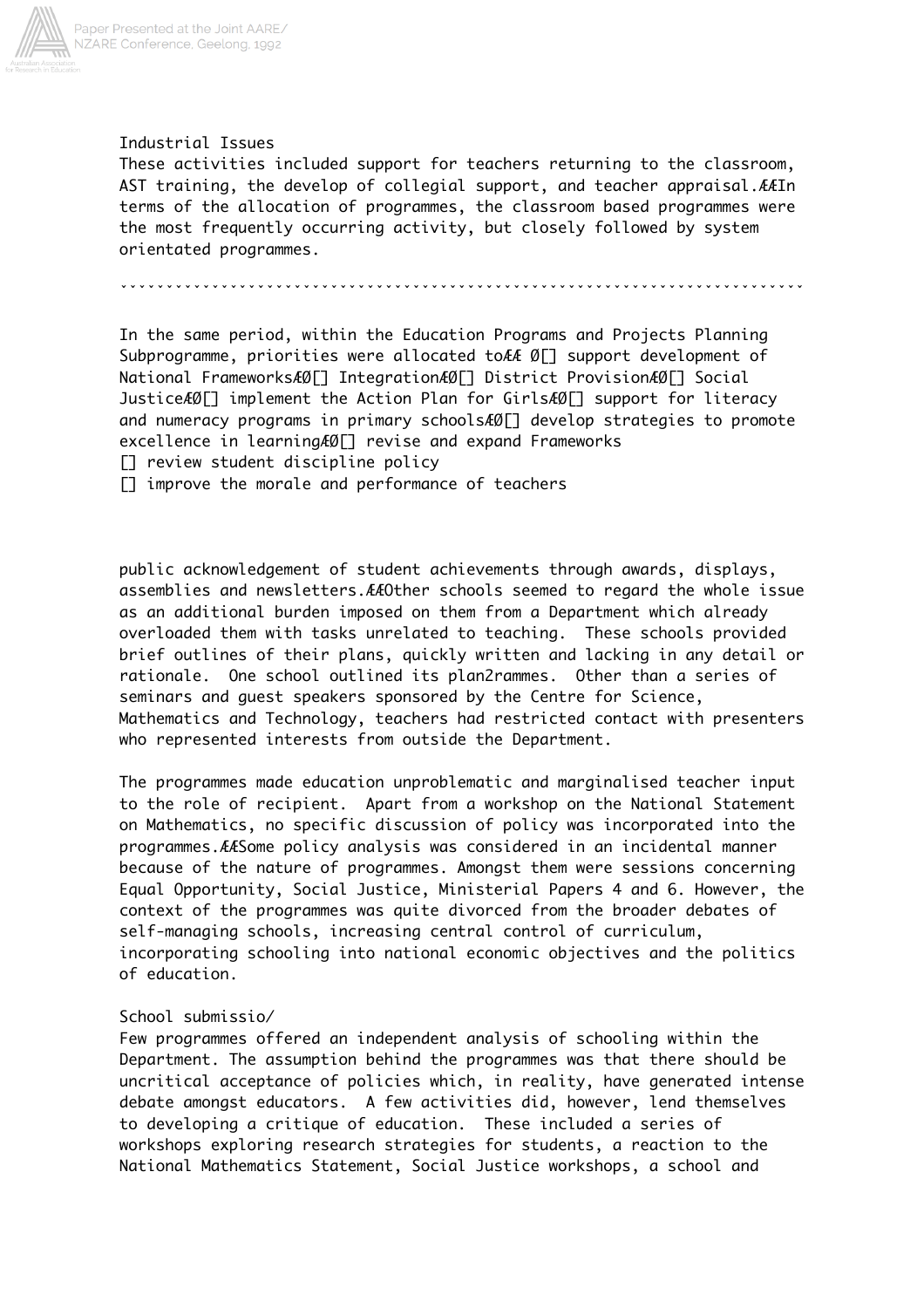

community needs analyses. However, these were the only programme areas which encouraged debate on broad educational issues. Even here, we need to acknowledge that debate was not a stated outcome; the programmes were planned to encourage information sharing, but offered the participants a limited opportunity to raise questions.

Another concern which emerged from the schedules was the insular nature of the prog

-5 -mmes included school reorganisation, District Provision, Integration, School Councils and the VCE.

Classroomskills

System development

Industrially related

-7-improving standards of literacy and numeracy, to provide better access to quality programmes, to engender an ethos for high achievement, to encourage high expectation and to create a school environment characterised by rigorous academic standards, orderly behaviour and a concern for the safety and welfare of individuals (Planning for Successful Schooling: Victorian State Schools 1992- 1994, p 5).

In orderˇ

One school did develop activities which reflected a developed sense of leadership, drew upon models of curriculum, exemplars and sequenced the plan coherently within the context of the school's total programme. However, this was uncharacteristic.ÆÆProfessional development amongst the schools we surveyed represented an uncritical view of education, located outside current debate and divorced from a contemporaron of difference. Only one school gave any indication of a willingness to present itself as different. It identified as one of its long term focuses, the need to present ÆÆÆÆÆ-9-Æ ÆÆÆ-12-ÆÆÆÆÆÆÆÆÆÆÆÆÆÆÆÆÆÆ

ÆÆÆ-13-Æ These values were conveyed by Æthe Department quite clearly in documents distributed to schools which advocatedÆÆÆÆÆÆ-8-

Ære sessions concerning Equal Opportunity, Social Justice, Ministerial Papers 4 and 6. However, the context of the programmes was quite divorced from the broader debates of self-managing schools, increasing central control of curriculum, incorporating schooling into national economic objectives and the politics of education. ÆÆÆÆÆÆÆ-8-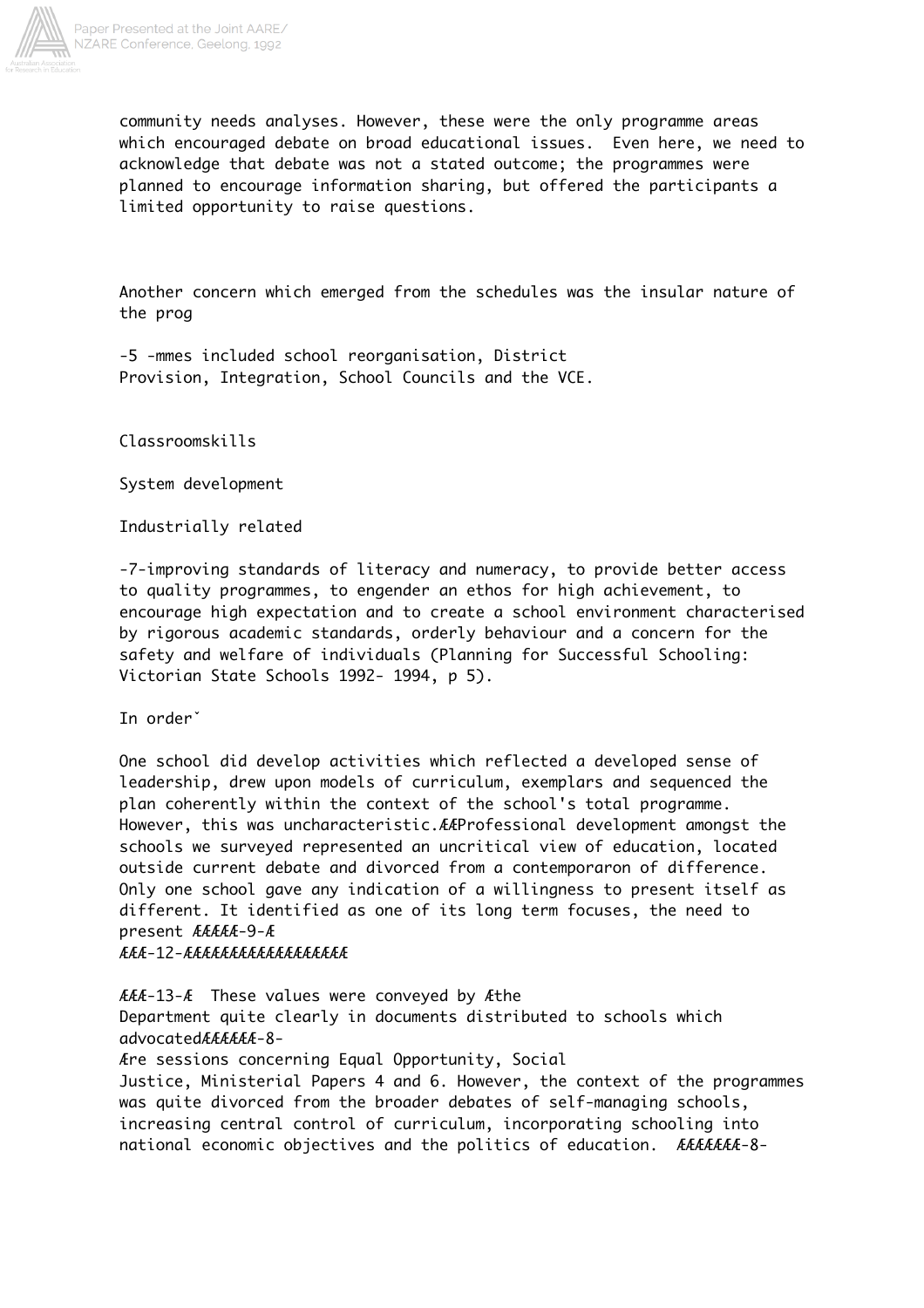

the Victorian Department of School Education did not encourage the consideration of alternative ideologies of education (like those of the Coalition or employer groups), its advocacy of National Curriculum, the growing influence of business and its objective to redefine the purposes of government schooling byÆimproving standards of literacy and numeracy, to provide better access to quality programmes, to eng

These central priorities and initiatives have been translated into professional development objectives through a programme which was intended to enrich the professional abilities of teachers. Instead, it evidences the characteristics of a management plan designed to limit the function of teachers employed by the Department to the transmission of a defined curriculum.ÆÆWe obtained copies of a regional programEˇ

Within this context, it is not surprising to see that teachers appear to have been using professional development to focus on classroom orientated activities, rather than analysing school or system level structures and policies. (AEC,1991) ÆÆThe Commonwealth appears to endorse professional development which provides outcomes to both teachers and the system. ÆÆ The process must begin with the individual's deGtermination of priorities, but individual teachers must accept some responsibility to take account of the priorities of the administrative agencies (p.50-51).(DEET 1991)ÆÆThe

system, claims Fullan (1991b), is very limited in what it can offer for change. It must free up individuals and groups of interactive colleagues to develop their knowledge and skills together as a power base for change. Policy pronouncements cannot effect change, no matter how much in-servicing surrounds them (1991b, p. 9). Agencies ed by employers for promotion or remuneration.ÆØshort term specific purpose programmes usually designed to meet immediate needs in the teaching workforce in specialised teaching areas.ÆÆIn-service courses noted includedÆÆØØAboriginal education and teachingÆØØcomputer awarenessÆØØparent participationÆ-12-ÆHoutside the system, e.g. universities, have an important part to play. Further, teachers and schools will benefit from widening their horizons to encompass an understanding of broader societal change, as it is only an understanding of these which provide the context for the understanding of change within the school system. With this sort of understanding, some have "successfully blunted aspects of reform that they considered inappropriate or wrong" (1991b, p.10). In this way, a critical perspective can bedeveloped. In drawing up guidelines for principals, Fullan encourages principals to "use bureaucratic means to facilitate, not constrain", and to "connect with the wider environment" (1991b, p.12).

#### Definition

For the purposes of the discussion, we have used the term professional development and drawn on Brennan's paper to define professional development asÆÆ'the training of professionals after their initial, preservice training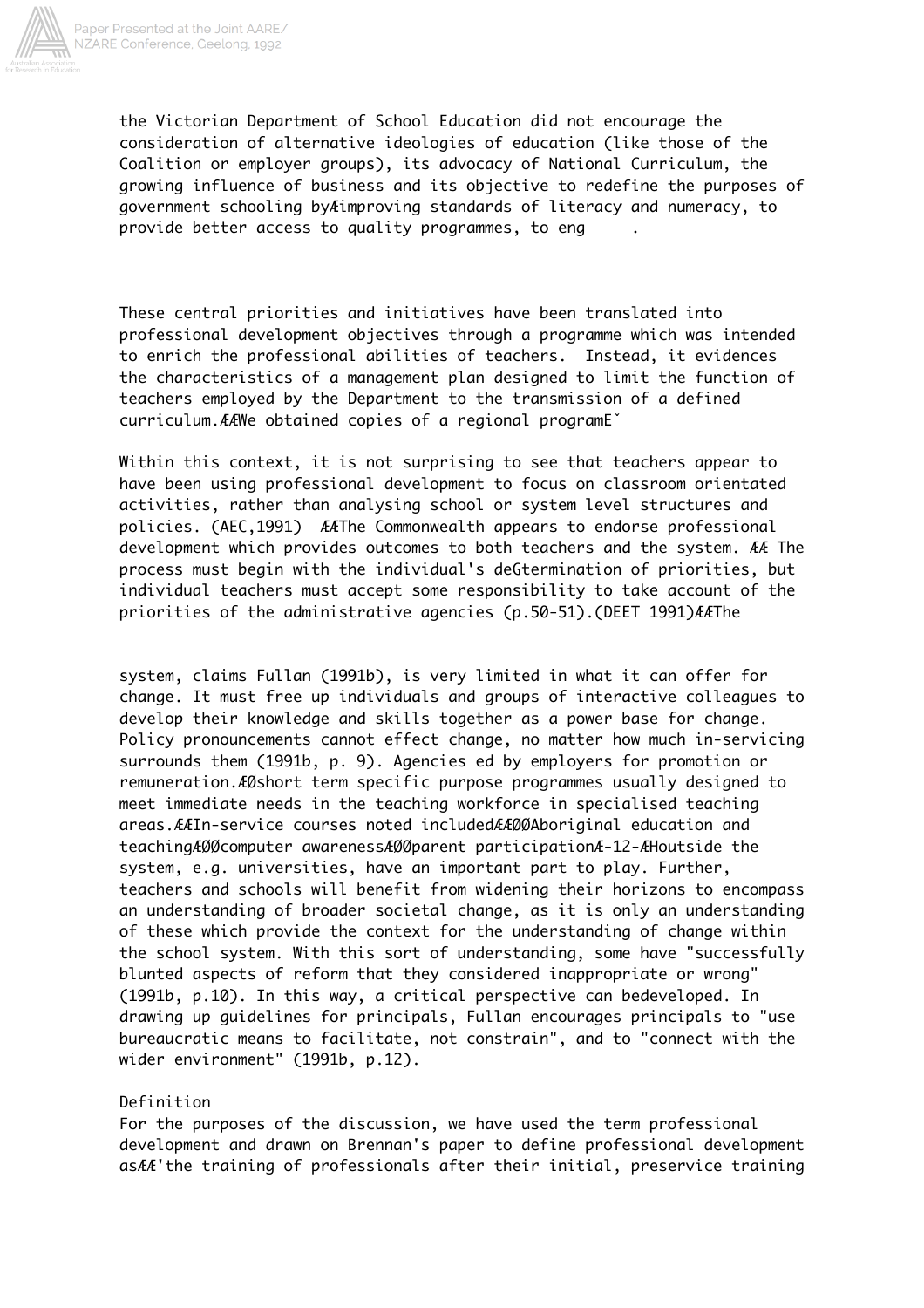

and induction or licensing into professional practice.' (Brennan 1990)ÆÆThe language is significant, for it stresses the skills component of development, rather than elements of critique, analysis and creativity. Brennan's definition is a umbrella term which is meant to apply to a range of professional occupations, some independent, others, like teachers, dependent upon employers and industrial associations for their professional status. ÆUnlike other professions, teaching is centralised. For most teachers, what they teach, their career opportunities and their work environmKent are all determined by one employer, the State. Only those employed in non-Catholic schools are able to deal directly with their employer outside systemic structures, but even these schools are not truly independent in the sense of being able to chart their own directions away from government guidelines and prescription. In this context, Anderson (1991) notes the last profit making school in Australia closed 60 years ago and few individual teachers have developed businesses drawing upon their teaching skills.

r

**REFERENCES** Barnett, C. & Nicholson, J. (1990) ˇSummer School Programmes in the Faculty of Education during 1990.ˇ BUC Barnett, C & Nicholson, J. (1989) ˇSupervising Teachers' Accounts of Teacher Education.ˇ BUC Bolman, L. & Deal, T. (1991) ˇReframing Organizationsˇ. Jossey Bass. Coulter, F & Ingvarson L (1984) ˇProfessional Development and the Improvement of Schooling:ˇRoles and Responsibilities.ˇ Commonwealth Schools Commission Fullan (1991) ˇEducational Reform and Teacher Professionalism.ˇ A.C.E.A. Conference Papers. Fullan, M. (1991)ˇThe New Meaning of Educational Changeˇ. Cassell. Improving Teacher Educationˇ Report of the Joint Review of Teacher Education & Commonwealth ØTertiary Education Commission Commonwealth Schools Commission. August 1986 Logan, L. (1990) ˇTeachers in Australian Schools 1963-1989ˇ ACER Smyth, John (1991) `Professional Development and the Restructuring of Teachers' Work: the case of teacher collegiality.' ˇThe New World of Political Educational Administration.ˇ ACEA National Conference Gold Coast September Teacher Education: A Discussion Paperˇ (1992) D.E.E.T.(A.G.P.S.) Teacher Quality. An Issues Paper.ˇ NBEET. Canberra November 1989 Teacher Education: A Discussion Paper:? A study of in-service education.' ˇJournal ˇˇof Curriculum Studies.ˇ vol 22 No 5 473-481 Teacher Education: A Discussion Paperˇ (1992) D.E.E.T. The Views of Teachers On the Profession and Professional Development.ˇ

```
D.E.E.T. (A.G.P.S.) 1991.
```
Walker, J (1990) `Policy Directions in Teacher Education and Professional